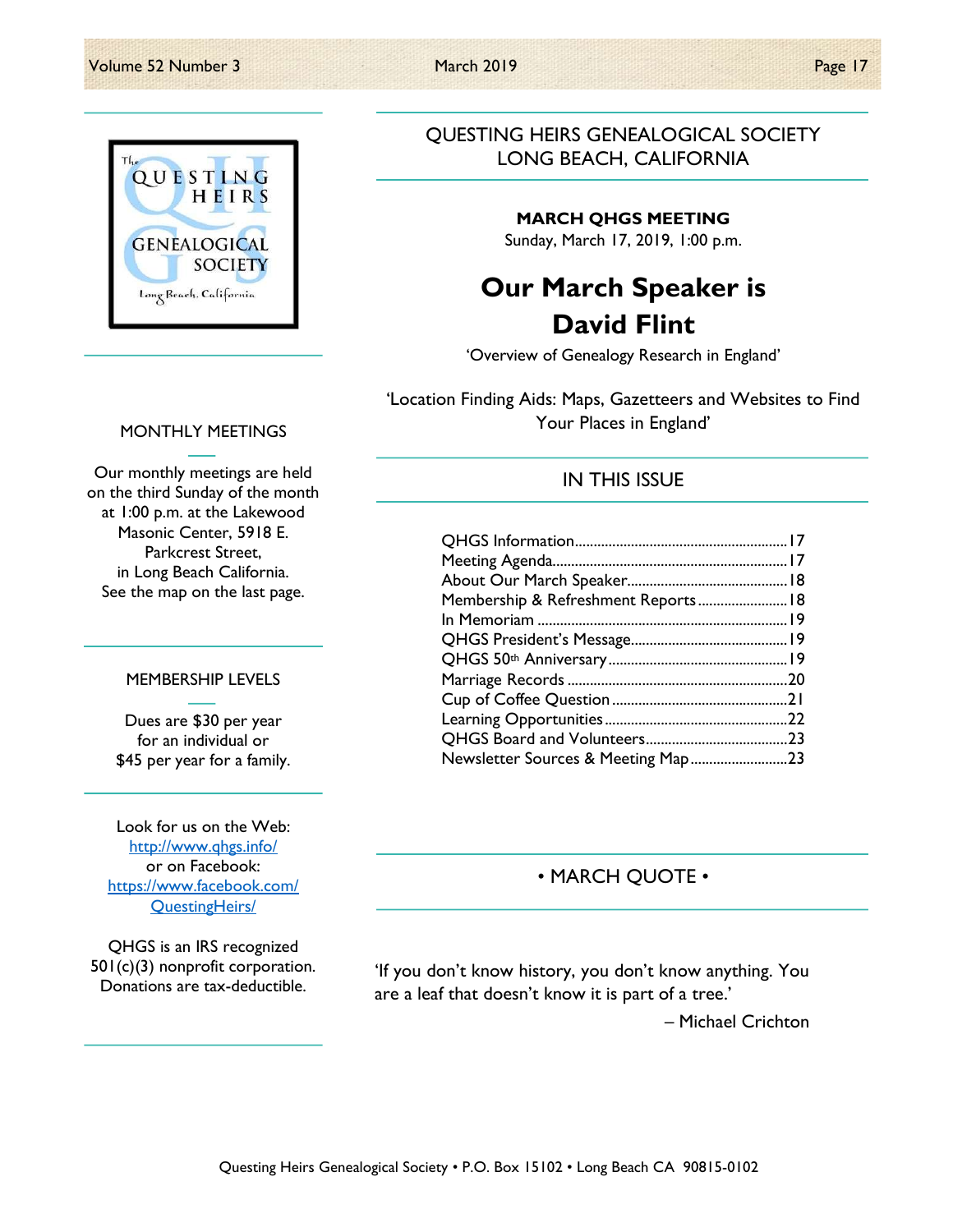# • Our March Speaker – David Flint •

David Flint has been doing English genealogy research for the past 15 years. He was born in England, where he lived until the age of ten, when his family moved to Canada, and then to the United States. He currently lives in Irvine with his wife, Nancy.

David devotes time to genealogy research, attending lectures and seminars, teaching genealogy classes, and occasional speaking engagements. He is Past President, Vice-President and Treasurer of the South Orange County California Genealogical Society (SOCCGS) where he currently serves on the society's executive board.

David retired after working for the County of Los Angeles for 40 years, ending his career as Assistant Director of the Los Angeles County Public Library. He began

his interest in genealogy at a library conference in Phoenix, Arizona in 2002, where he met two British Isles research specialists from FamilySearch. He likes to say that genealogy found him because he wasn't looking for it at the time. He enjoys cooking, good wine, travel, and likes to read history and historical fiction. In addition to working on his family history, David is developing a specialized collection of British Isles reference books in his home library. He and his wife Nancy have made trips to England to keep in touch with family and visit the country where he spent his childhood.

At his home society in Mission Viejo he leads a monthly England special interest group, and a monthly Legacy Users Group for SOCCGS members using the Legacy Family Tree genealogy program. He also teaches a beginners class for Legacy, and a class in computer basics. He leads an annual week-long research trip to the Family History Library in Salt Lake City for SOCCGS, and is currently planning their 2019 trip.  $\frac{d\text{avoidlimit@cov.net}}{d\text{avoidlimit@cov.net}}$ 

### Overview of Genealogy Research in England

This program reviews the three main record groups you are likely to use when doing genealogy research in England: Census records, Civil Registration records and Church parish records. Each of these record types covers a different time period ranging from 1538 to the present, and each can provide key information about your ancestors in England. The program will compare the different types of records with illustrations of the content, historical context, and some websites to access them online. A printed handout, with bibliography, is provided.

### Location Finding Aids:

### Maps, Gazetteers and Websites to Find Your Places in England

This presentation will focus on location finding aids to help you find the places in England where your ancestors lived, including maps, gazetteers and websites. The talk will include demonstrations for using specific websites that are helpful in researching place names and counties in England. A printed handout, with bibliography, is provided.



MEMBERSHIP REPORT by Cynthia Day-Elliott At the February meeting there were 38 members and 2 guests in attendance.

**REFRESHMENT REPORT** by Sandy Hollandsworth Our March hosts are: Terry Hamilton, Melanie Heath, Pat Prager and Shirley Terry

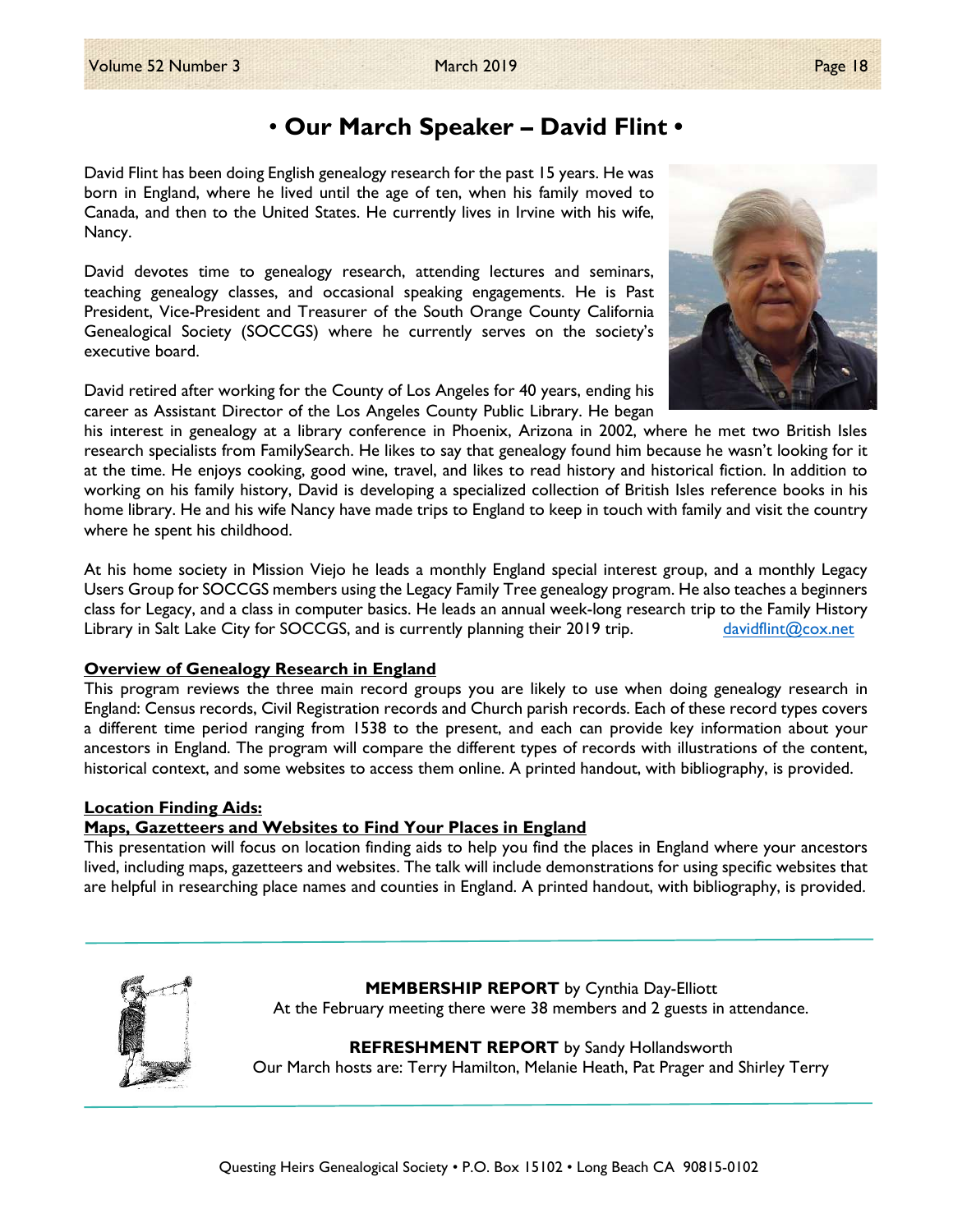# • In Memoriam • David Werts •

It is with great sadness that we announce that David Werts, long time QHGS treasurer, passed away February 14, 2019. Many of our members remember him and had lovely things to say about him at our February meeting.

David loved jazz and genealogical research. His family suggested that donations could be made to either the Jazz Angels or to the Historical Society of Long Beach. David's wife, Melanie, is the current President of the Historical Society of Long Beach. QHGS will be making a donation to the Historical Society of Long Beach. If you would also like to include a donation in David's name, we will be collecting those at the March meeting. We will have a card available at the March meeting if you would like to write a message to his family.

There is a wonderful article by Rich Archibold in the Press Telegram. You can read it at https://www.presstelegram.com/2019/02/15/rich-archbold-dave-werts-was-a-wizard-a-rocket-scientist-and-afriend/

# • President's Message •

When March comes around each year, I think of the color green, shamrocks and St. Patrick's Day. Many Irish emigrated to America and so it is that many of us have at least a wee bit of Irish blood.

Last month Becky Moore and I told the story of Daniel. I hope it was more inspirational than you may have expected. His story is special to us and we thank you for listening.

Our meetings are open to visitors, so if you have a friend who enjoys genealogy as much as we do, invite them to join us. If you have any questions, concerns, ideas or suggestions, please let me know. You can find my contact information in the member directory.

Christina "Tina" McKillip



# • QHGS 50<sup>th</sup> Anniversary in July! •

We are counting down to July when we will celebrate the  $50<sup>th</sup>$ anniversary of the Questing Heirs Genealogical Society. As we get closer to the event, we will reveal more details about the celebration. Look forward to joining us and feast on foods provided by members of the QHGS Board and the 50<sup>th</sup> Anniversary Committee.

This will be our biggest event this year. The list of items for our  $50<sup>TH</sup>$  raffle is amazing. Proceeds from this event will help support our speakers and other activities. Help us make this a great success! speakers and other activities. Help us make this a great success!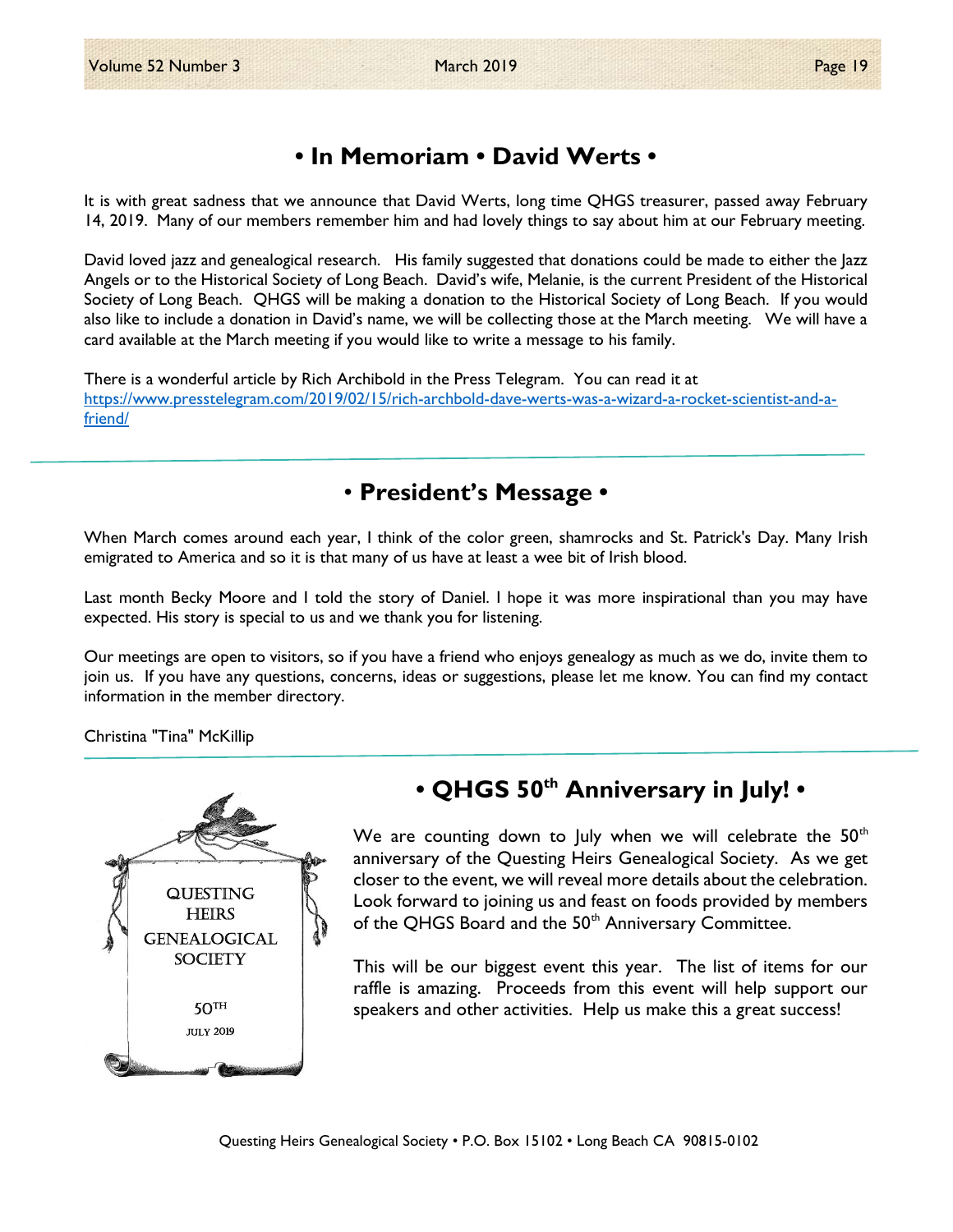Should you find copies of marriage records? Of course. They often contain a wealth of information. Your first question might be, do records exist for the date and place my ancestor was married? Where are these records found? Remember that some couples may have married in another county where laws were less strict. Or they may have married in a family member's home in another town or county.

Depending on the time period and location, marriage records are sometimes easier to find than birth records. Marriage records have been kept in one form or another since early colonial times in the United States. It was important to be certain that couples could legally marry. And the issue of legitimate children was important for reasons of inheritance.

Should you look for the marriage license or for the certificate? Both are useful. A marriage certificate usually contains information about the ceremony, whereas a license contains more information about the participants. You can hope to see ages, birthplaces, marital status of the bride and groom, parent's names and sometimes occupations. The certificate is proof that the marriage occurred. Sometimes the license and certificate are combined on one form.

You can look for records at the department of health, vital records, state archives, court houses, religious institutions, or town hall offices. Before states began state-wide recording, marriage records might be found in probate court, orphan's court, clerk of the court, registrar of deeds or district courts. Ancestry.com and FamilySearch.org are the best places to start your search.

You might not be able to easily find a vital record. You'll need to expand your search and should consider looking at these substitute records:

Census records Death records Obituaries Church publications Divorce records Pension records Church records Family Bibles\* Probate records City directories Newspapers Property records

\*Family Bible entries may contain marriage information, but should always be validated using other records. The same is true with announcements of wedding anniversaries in church publications or newspapers.

### • Marriage Documents •

Intention to Marry: Earlier in time, people usually made a public announcement that they intended to marry. These announcements were made to the community a few weeks before they married so that any objections as to the legality of the marriage could be made. These were also known as **Marriage Banns**. These served to guarantee that there weren't any legal barriers like prior marriage, age or blood relation. These might be found in church bulletins, official records and other publications.

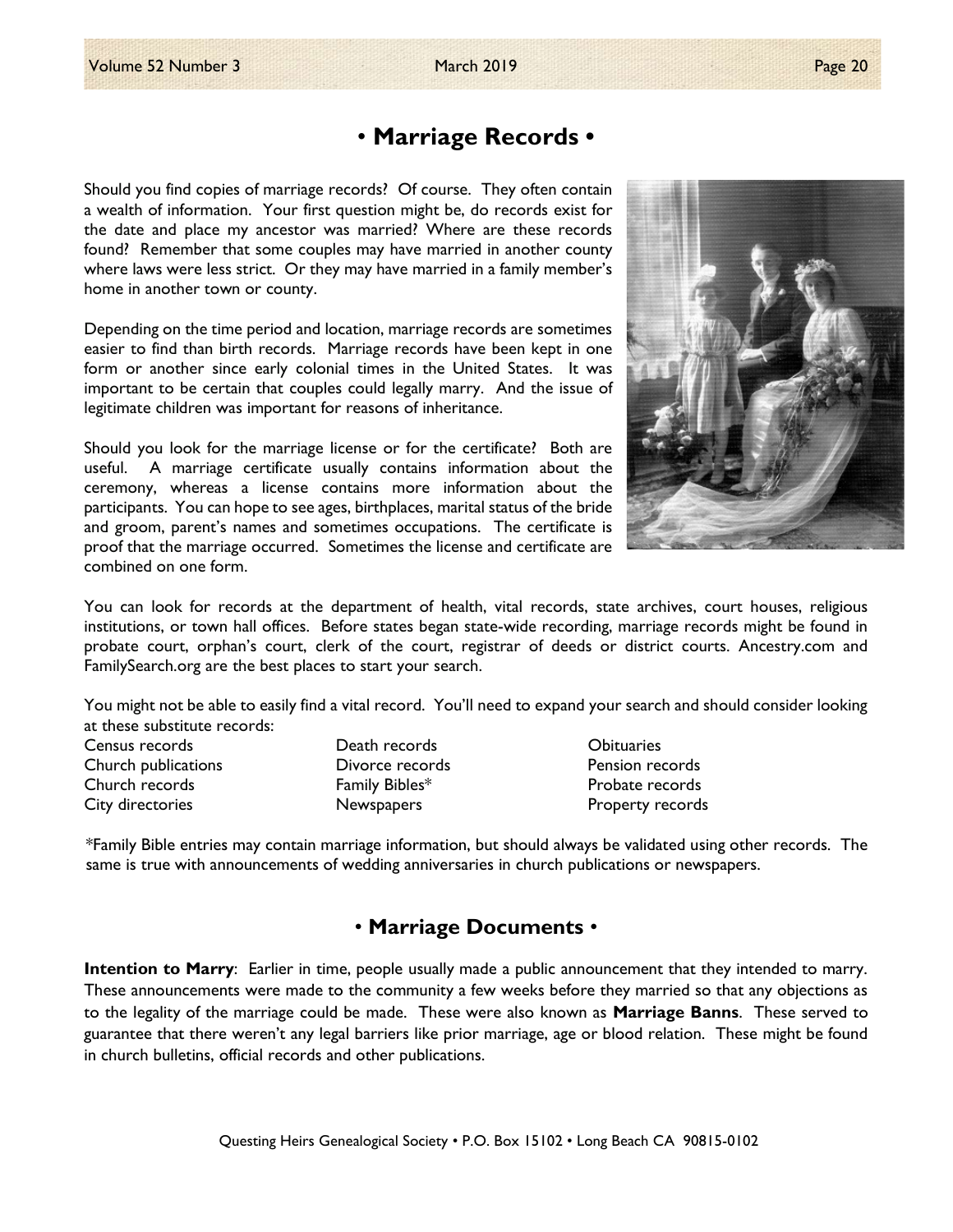Marriage Bonds: This was a bond that was posted and was a guarantee that there wasn't any legal reason the marriage couldn't take place. The bond was usually paid by the groom, but sometimes a male relative of the bride paid the bond.

Consent Papers: A parent or guardian would need to sign consent papers if a bride or groom was underage. The definition of "underage" was different from state to state. Sometimes the consent was written on the license or the bond.

Marriage Record: This is a public record and is considered a vital record. It contains the full names of the couple, the date and place of the marriage and is issued by the government.

**Marriage Certificate:** A certificate of marriage is given to the couple who married. The county clerk also may keep a copy. It often has a decorative border.



**Registers or Returns:** These may be the only evidence you will find of early family members' marriages. Sometimes there isn't a lot of information on these documents. The recording of names in a register or book was required by church or city officials. Registers or returns may not be the only records for a marriage, so continue to search for other documents. The person who officiated at the ceremony reported the marriage to the county or town clerk once the marriage took place. This was called the 'return'.

Lisa Lisson has a wonderful two-part article on her blog 'Are you My Cousin?'. It is entitled 'How to Confidently Research Your Ancestors' Marriage Record'. These articles go into greater detail that we can in our monthly newsletter. Each blog posting includes graphics that help illustrate each concept. They can be found at: https://lisalisson.com/2016/10/31/how-to-confidently-research-your-ancestors-marriage-records-part-1/ https://lisalisson.com/2016/11/07/how-to-confidently-research-your-ancestors-marriage-records-part-2/

FamilySearch has a good page related to how to find marriage records in the United States. The web link is https://www.familysearch.org/wiki/en/How to Find United States Marriage Records

# • This Month's Cup of Coffee Question •

The groom in the photo on page 20 is Edward Abernethy. When was this photo taken? Use your skills analyzing the photo or use traditional genealogy research techniques to figure out the date of this month's photo.



- 1904 in Caddo, Louisiana
- 1911 in Welland, Ontario, Canada
- 1915 in Indianapolis, Indiana
	- 1915 in Port Huron, Michigan

One lucky member will receive a Starbuck's gift card donated by Craig Miller. The drawing will be made from the correct answers submitted. Submit your guess at the next meeting using the box on the sign in table. Good luck!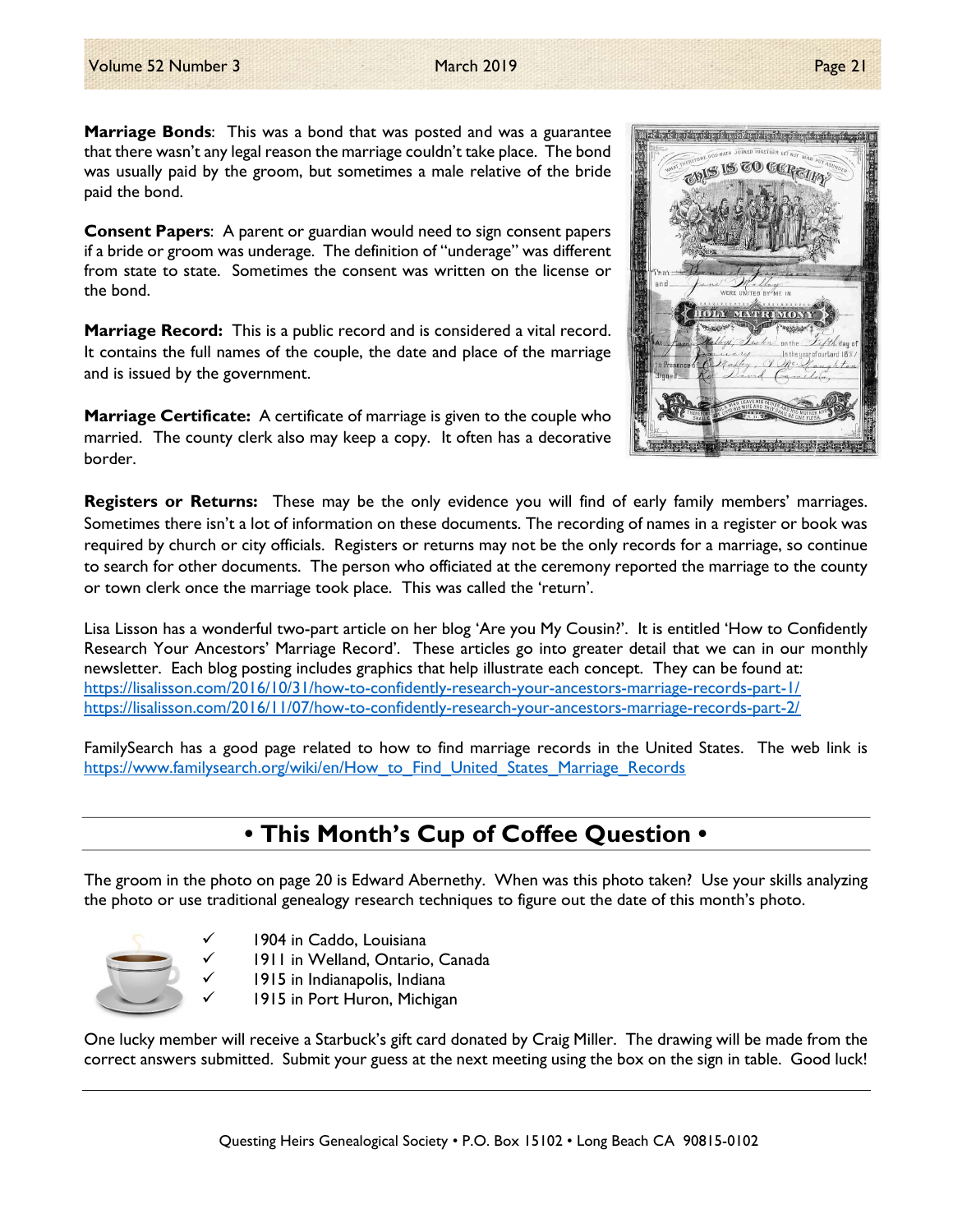# • Learning Opportunities •

### Family Tree Webinars

March 6 – 'A Guide to Third Party Tools for DNA Testing' with Michelle Leonard.

March 13 – 'Reclaim the Records: Using Freedom of Information Laws for Genealogy' with Brooke Ganz.

March 20 – 'One African-American Family's Story of Migration from the South: A Board House in Detroit' with J. Mark Lowe.

March 22 – 'A Terrible Malady: Disease and Epidemics in New England' with Lori Lyn Price. For more information: https://familytreewebinars.com/upcoming-webinars.php

### Southern California Genealogical Society Webinars

March 20 – 'One Touch Genealogy Research: How to Handle a Record Just Once' with Thomas MacEntee. April 6 – 'US Colored Troops and Their Civil War Service' with Karen Burney. For more information: http://www.scgsgenealogy.com/webinar/jes-index.html

### March FamilySearch Webinars

March 12 – 'Using the FamilySearch Research Wiki'.

March 19 – 'Using the FamilySearch Mobile Apps'.

For more information: https://s3.amazonaws.com/ps-services-us-east-1-914248642252/s3/research-wikielasticsearch-prod-s3bucket/images/d/d9/3-Mar\_2019.pdf

### • Conferences and Events •

- $\checkmark$  Genealogy Jamboree 2019: May 30 June 2, 2019, Burbank, California http://genealogyjamboree.com/ For more information see: https://wagswhittier.org/cpage.php?pt=7
- Gena Philbert-Ortega's Founders, Fisherman and Family History Cruise: August 10-17, 2019 Montreal, St. Lawrence River, Quebec, Gulf of St. Lawrence, Charlottetown, Sydney, Halifax, Bar Harbor, and Boston. For more information see https://www.oconnelltravel.com/rw/view/38994

### • Blogs and Articles to Read This Month •

- $\checkmark$  Are You My Cousin blog by Lisa Lisson: 'Tips and Resources to Find Old Family Photos' https://lisalisson.com/2019/02/04/find-old-family-photos/
- $\checkmark$  Are You My Cousin blog by Lisa Lisson: 'Delayed Birth Certificates A Genealogist's Treasure Chest!' https://lisalisson.com/2014/07/23/5-things-learned-delayed-birth-certificate/
- $\checkmark$  Family History Daily blog: 'What's Your Genealogy Know-How Score! Find Out With Our Fun Quiz' https://familyhistorydaily.com/genealogy-help-and-how-to/whats-your-genealogy-know-howscore-find-out-with-our-fun-quiz/
- $\checkmark$  Family History Daily blog: 'Ready to Contact Your DNA Matches? Here's What to Say (and not to Say).' https://familyhistorydaily.com/genealogy-help-and-how-to/contacting-dnamatch/?utm\_source=feedburner&utm\_medium=feed&utm\_campaign=Feed%3A+familyhistorydaily+ %28Family+History+Daily%29
- $\checkmark$  Family History Daily blog: 'This Straightforward Technique Will Help You Uncover Missed Facts About Your Ancestors' https://familyhistorydaily.com/genealogy-help-and-howto/ancestor-timeline/
- $\checkmark$  FamilySearch blog: 'New Family History Discover Experiences on FamilySearch.org' by Sunny Morton. Check out the sections on 'All About Me', 'Record My Story' and 'Picture My Heritage' at https://www.familysearch.org/blog/en/newfamilysearch-discovery-experiences/



Questing Heirs Genealogical Society • P.O. Box 15102 • Long Beach CA 90815-0102